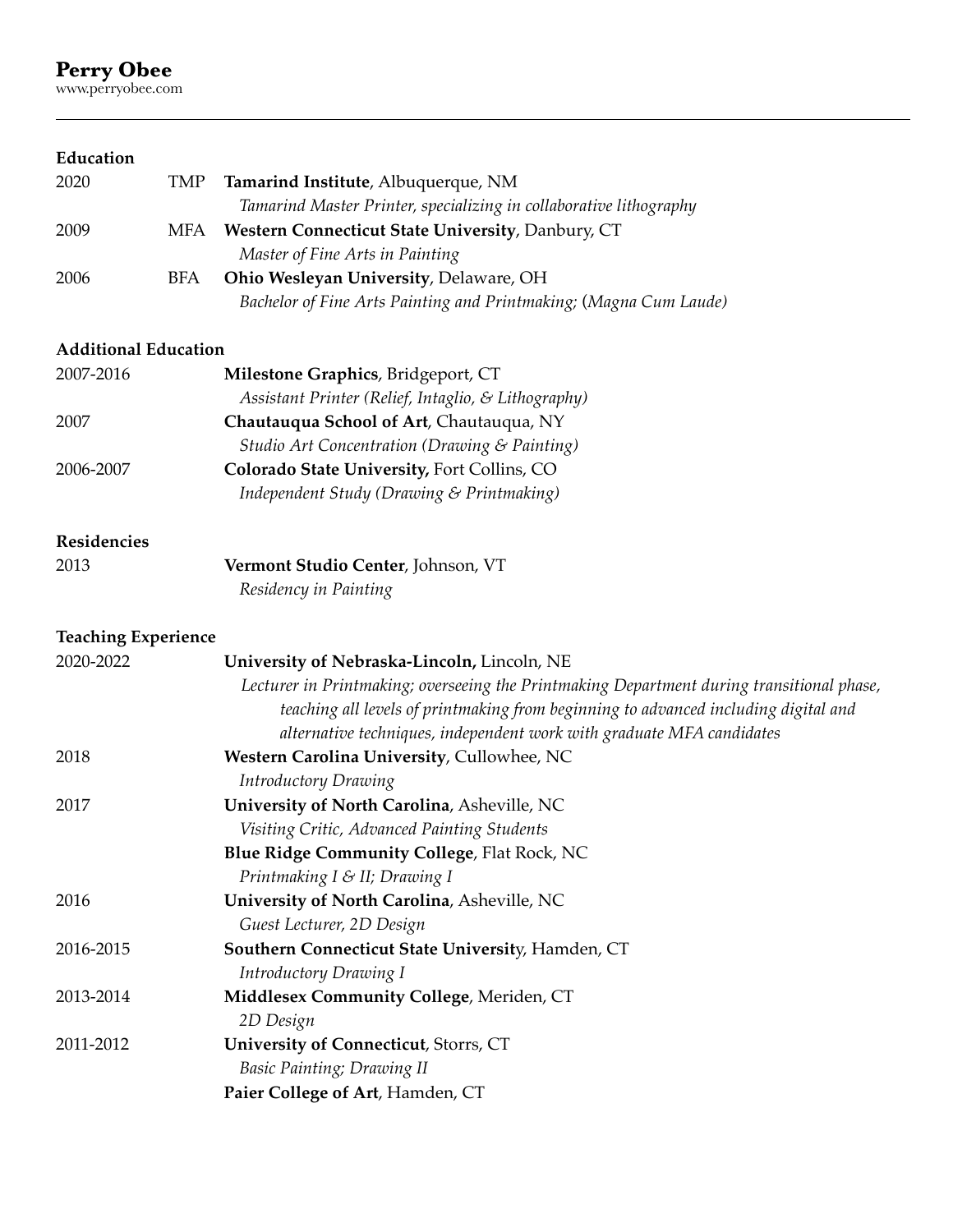|           | History of Modern Art; History of Asian Art                                                                                                                                                                                     |
|-----------|---------------------------------------------------------------------------------------------------------------------------------------------------------------------------------------------------------------------------------|
| 2009-2011 | Center for Contemporary Printmaking, Norwalk, CT                                                                                                                                                                                |
|           | Printmaking Instructor                                                                                                                                                                                                          |
| 2007-2009 | Western Connecticut State University, Danbury, CT                                                                                                                                                                               |
|           | Graduate Teaching Assistant: Printmaking, Advanced Painting; Senior Portfolio                                                                                                                                                   |
|           | <b>Related Professional Experience</b>                                                                                                                                                                                          |
| 2019-2020 | Tamarind Institute, Albuquerque, NM                                                                                                                                                                                             |
|           | Apprentice Printer                                                                                                                                                                                                              |
| 2016-2018 | Perry Obee Studios & Lithography Workshop, Marshall, NC                                                                                                                                                                         |
|           | Owner/Operator                                                                                                                                                                                                                  |
| 2007-2016 | Milestone Graphics Fine Art Printmaking Workshop, Bridgeport, CT                                                                                                                                                                |
|           | Apprentice Printer                                                                                                                                                                                                              |
| 2015-2016 | Yale University Art Gallery, New Haven                                                                                                                                                                                          |
|           | Senior Administrative Assistant to Deputy Director                                                                                                                                                                              |
| 2012-2015 | Yale University Art Gallery, New Haven, CT                                                                                                                                                                                      |
|           | Visitor Services Assistant                                                                                                                                                                                                      |
| 2012      | Gabor Peterdi Studios, Rowayton, CT                                                                                                                                                                                             |
|           | Studio Assistant                                                                                                                                                                                                                |
| 2011      | Connecticut Commission on Culture and Tourism, Hartford, CT                                                                                                                                                                     |
|           | Visual Arts Fellow, Competitive Fellowship. Responsibilities included curating and installing exhibitions in the<br>state's gallery, managing the state's art collection, and assisting with public art projects.               |
| 2009-2011 | Center for Contemporary Printmaking, Norwalk, CT                                                                                                                                                                                |
|           | Program Associate, In charge of scheduling workshops, maintaining printmaking studios, gallery installation, and<br>website management. Taught workshops and private tutorials in Lithography and basic printmaking techniques. |
| 2007-2009 | Western Connecticut State University, Danbury, CT                                                                                                                                                                               |
|           | Printmaking Studio Monitor                                                                                                                                                                                                      |

## **Teaching Competencies/Interests**

- Painting, both traditional and new media techniques in Oil and Acrylic
- Printmaking, with advanced knowledge of Lithography, Intaglio, Relief, and Serigraphy; in both traditional and non-traditional techniques, as well as non-toxic alternatives.
- Drawing, with emphasis on gestalt visual psychology techniques for learning to draw by seeing
- Art History, with emphasis on Renaissance through Contemporary Western Art, and Asian Art
- Foundation Courses, with emphasis on 2D Design and Color Theory
- Collaborative projects, with ability to guide students through collaborative projects in various media

### **Solo & Two-Person Exhibitions**

- 2017 Star Fangled Press, *Stone Writing: Lithographs by Perry Obee,* Brevard, NC
- 2015 Yale Divinity School, *SEEN*, New Haven, CT
- 2014 **Westport Arts Center,** *SOLOS 2014,* **Westport, CT**
- Pegasus Gallery, *Stacked Space,* Middlesex Community College, Middletown, CT
- 2012 Gallery 195, *Perry Obee and JD Richey,* New Haven, CT H. Pelham Curtis Gallery, *Perry Obee,* New Canaan, CT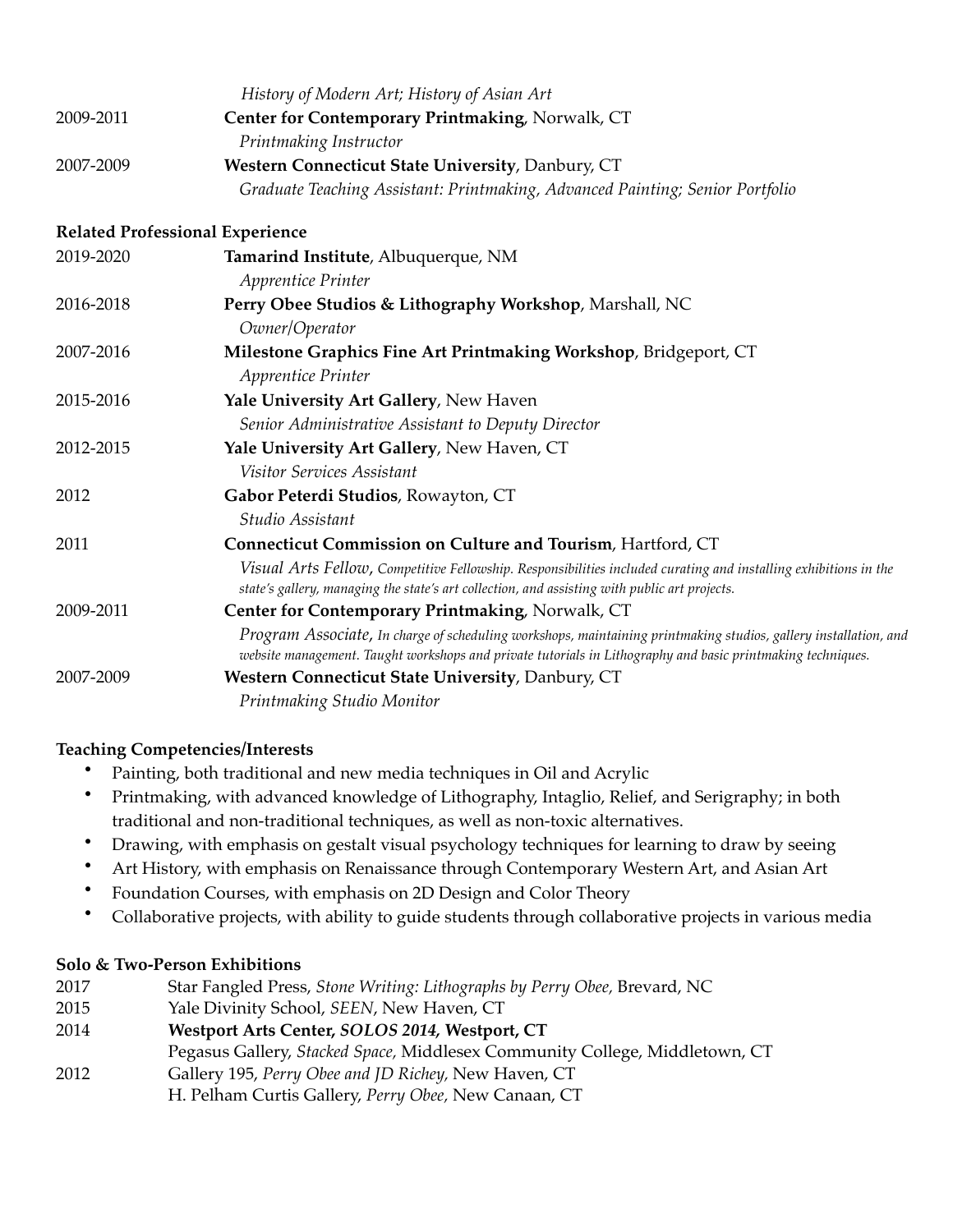# **Washington Art Association,** *Perry Obee,* **Washington Depot, CT**

## **Juried Exhibitions**

| 2018 | Flow Gallery, Treehuggers Juried Group Show, Marshall, NC                            |
|------|--------------------------------------------------------------------------------------|
| 2015 | First Street Gallery, 2015 National Juried Exhibition, New York, NY                  |
|      | Silvermine Arts Center, Art of the Northeast, New Canaan, CT,                        |
|      | Curators: Michelle Grabner & Brad Killiam                                            |
| 2012 | Bowery Gallery, Bowery Gallery National Competition, New York, NY                    |
|      | Juror: Lance Esplund                                                                 |
|      | Rowayton Arts Center, 40 under 40, Rowayton, CT                                      |
| 2011 | Bowery Gallery, Bowery Gallery National Competition, New York, NY                    |
|      | Juror: Stanley Lewis                                                                 |
|      | Prince Street Gallery, Annual National Juried Exhibition, New York, NY               |
|      | Juror: William Bailey                                                                |
|      | Center for Contemporary Printmaking, Editions, Annual Members' Show, Norwalk, CT     |
|      | Juror: Michael Torlen (Honorable Mention)                                            |
| 2010 | Center for Contemporary Printmaking, Echo: Repetitive Shapes and Images, Norwalk, CT |
| 2009 | Silvermine Arts Center, Print Americas, New Canaan, CT                               |
|      | St Phillip's Artist Guild, Art of the Soul, Norwalk, CT, Juror: Duvian Montoya       |
| 2007 | The Visual Arts Center of New Jersey, 21st International Juried Show, Summit, NJ     |

## **Group Exhibitions**

| 2019 | Tamarind Institute, No Modifiers, Albuquerque, NM                                              |
|------|------------------------------------------------------------------------------------------------|
| 2017 | Asheville Book Works Gallery, Grain, Asheville, NC                                             |
|      | Blue Mountain Gallery, 2017 Small Works Invitational, New York, NY                             |
| 2016 | Blue Mountain Gallery, 2016 Small Works Invitational, New York, NY                             |
|      | Silvermine Arts Center, New Members 2015, New Canaan, CT                                       |
| 2015 | Blue Mountain Gallery, 2015 Small Works Invitational, New York, NY                             |
|      | Yale Divinity School, SEEN, New Haven, CT                                                      |
| 2014 | 360 State Street, Somewhat Off the Wall, New Haven, CT                                         |
|      | The Gallery at Constitution Plaza, That's Life: An Exhibition of Fellowship Recipients,        |
|      | Hartford, CT                                                                                   |
|      | Artworks Gallery, Obee, Richey, & Reilly: New Paintings, Norwalk, CT                           |
|      | The Institute Library, In Relief: A History of the Woodcut, New Haven, CT                      |
| 2013 | The Institute Library, Crossing the Line: A Collection of Drawings, New Haven, CT              |
|      | Artspace New Haven, City Wide Open Studios, New Haven, CT                                      |
|      | John Slade Ely House Center for Contemporary Art, A Handful of Art, New Haven, CT              |
|      | Seton Gallery, A Selection of Works from the Collection of James Reed, University of New Haven |
| 2012 | Gallery 195, Perry Obee and JD Richey, New Haven, CT                                           |
|      | Jorgensen Center, University of Connecticut, Adjunct Faculty Show, Storrs, CT                  |
|      | Silvermine Arts Center, Signed Sealed Delivered, New Canaan, CT                                |
|      | Paier College of Art, Faculty Art Show, Hamden, CT                                             |
|      | Artworks Gallery, Norwalk Images, Norwalk, CT                                                  |
| 2011 | Artspace New Haven, City Wide Open Studios, New Haven, CT                                      |
|      | Milestone Graphics, Bridgeport Prints: Exhibition of Original Printmaking, Bridgeport, CT      |
|      | Higgins Gallery, Groundbreaking, WCSU, Danbury, CT                                             |
| 2010 | Artworks Gallery, Dunn, Obee, and Reilly, Norwalk, CT                                          |
|      | 360 State Building, Stockroom: Exhibition One, New Haven, Ct                                   |